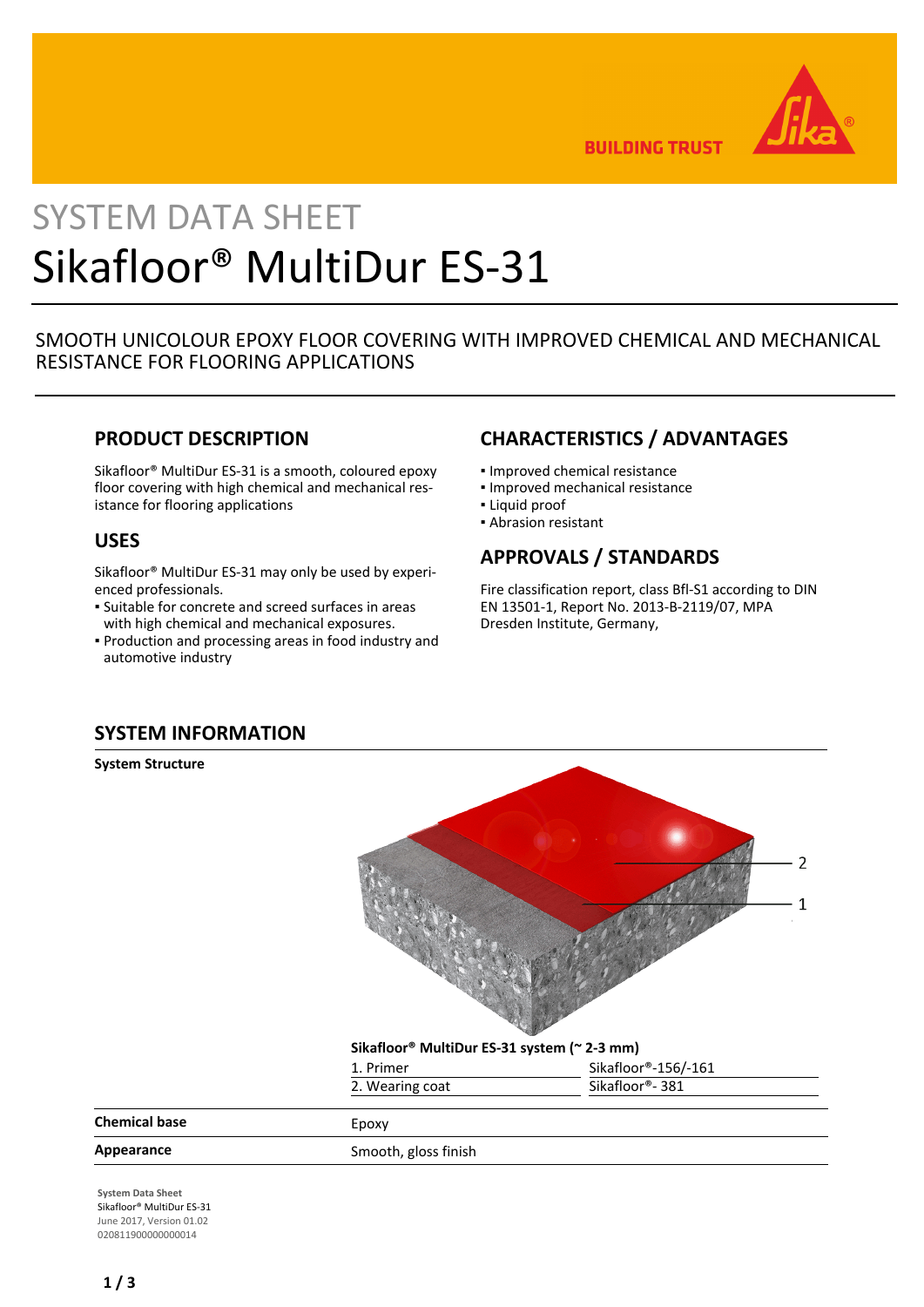| Colour                         | Available in various colour shades.                     |                                                               |                                                                                                                                                                                                                                     |  |
|--------------------------------|---------------------------------------------------------|---------------------------------------------------------------|-------------------------------------------------------------------------------------------------------------------------------------------------------------------------------------------------------------------------------------|--|
| <b>Nominal Thickness</b>       | $^{\sim}$ 2.0-3.0 mm                                    |                                                               |                                                                                                                                                                                                                                     |  |
| <b>TECHNICAL INFORMATION</b>   |                                                         |                                                               |                                                                                                                                                                                                                                     |  |
| <b>Reaction to Fire</b>        | Bfl-S1<br>(DIN EN 13501-1)                              |                                                               |                                                                                                                                                                                                                                     |  |
| <b>Chemical Resistance</b>     | Refer to the chemical resistance of Sikafloor®-381      |                                                               |                                                                                                                                                                                                                                     |  |
| APPLICATION INFORMATION        |                                                         |                                                               |                                                                                                                                                                                                                                     |  |
| Consumption                    | Sikafloor <sup>®</sup> MultiDur ES-31 system (~ 2-3 mm) |                                                               |                                                                                                                                                                                                                                     |  |
|                                | <b>Coating System</b>                                   | Product                                                       | Consumption                                                                                                                                                                                                                         |  |
|                                | Primer                                                  | $1x$ Sikafloor®-156/-161                                      | $\approx$ 0.3-0.5 kg/m <sup>2</sup>                                                                                                                                                                                                 |  |
|                                | Wearing coat                                            | Sikafloor®- 381 filled<br>with quartz sand<br>$0.06 - 0.3$ mm | 1.8 $kg/m2/mm$ binder<br>+ quartz sand<br>$\cdot$ 10 °C-15 °C: without<br>filling<br>$\cdot$ 15 °C-20 °C: 1 : 0.1<br>pbw $(1.65 + 0.15)$<br>kg/m <sup>2</sup><br>$\bullet$ 20 °C-30 °C: 1 : 0.2<br>pbw $(1.5 + 0.3 \text{ kg/m}^2)$ |  |
| <b>Product Temperature</b>     |                                                         | Please refer to the individual Product Data Sheet             |                                                                                                                                                                                                                                     |  |
| <b>Ambient Air Temperature</b> | +10 °C min. / +30 °C max.                               |                                                               |                                                                                                                                                                                                                                     |  |
| <b>Relative Air Humidity</b>   | 80 % r.h. max.                                          |                                                               |                                                                                                                                                                                                                                     |  |
|                                |                                                         |                                                               |                                                                                                                                                                                                                                     |  |

| <b>Relative Air Humidity</b>         | 80 % r.h. max.                                                                                                                                                                                                                                                                                            |                                                                 |  |                    |                                   |                 |  |
|--------------------------------------|-----------------------------------------------------------------------------------------------------------------------------------------------------------------------------------------------------------------------------------------------------------------------------------------------------------|-----------------------------------------------------------------|--|--------------------|-----------------------------------|-----------------|--|
| <b>Dew Point</b>                     | Beware of condensation!<br>The substrate and uncured floor must be at least 3 °C above dew point to<br>reduce the risk of condensation or blooming on the floor finish.                                                                                                                                   |                                                                 |  |                    |                                   |                 |  |
| <b>Substrate Temperature</b>         | +10 °C min. $/$ +30 °C max.                                                                                                                                                                                                                                                                               |                                                                 |  |                    |                                   |                 |  |
| <b>Substrate Moisture Content</b>    | When performing application work with Sikafloor <sup>®</sup> MultiDur ES-31, the<br>substrate moisture content must not exceed 4 % pbw measured by<br>Tramex.<br>Test method: Sika®-Tramex meter, CM - measurement or Oven-dry-meth-<br>od.<br>No rising moisture according to ASTM (Polyethylene-sheet). |                                                                 |  |                    |                                   |                 |  |
| <b>Waiting Time / Overcoating</b>    |                                                                                                                                                                                                                                                                                                           | Before applying Sikafloor®-381 on Sikafloor®-156/161/160 allow: |  |                    |                                   |                 |  |
|                                      | Substrate temperature Minimum                                                                                                                                                                                                                                                                             |                                                                 |  |                    |                                   | <b>Maximum</b>  |  |
|                                      | $+10 °C$                                                                                                                                                                                                                                                                                                  | 24 hours                                                        |  | 4 days             |                                   |                 |  |
|                                      | $+20 °C$                                                                                                                                                                                                                                                                                                  |                                                                 |  | 12 hours<br>2 days |                                   |                 |  |
|                                      | +30 °C                                                                                                                                                                                                                                                                                                    | 8 hours                                                         |  | 1 day              |                                   |                 |  |
|                                      | Times are approximate and will be affected by changing ambient conditions particularly temperature and<br>relative humidity.                                                                                                                                                                              |                                                                 |  |                    |                                   |                 |  |
| <b>Applied Product Ready for Use</b> | <b>Temperature</b>                                                                                                                                                                                                                                                                                        | <b>Foot traffic</b>                                             |  |                    | Light traffic<br><b>Full cure</b> |                 |  |
|                                      | $+10^{\circ}$ C                                                                                                                                                                                                                                                                                           | $\approx$ 24 hours                                              |  | $\sim$ 3 days      |                                   | $~\sim$ 10 days |  |
|                                      | $+20^{\circ}$ C                                                                                                                                                                                                                                                                                           | $\approx$ 18 hours                                              |  | $\sim$ 2 days      |                                   | $\sim$ 7 days   |  |
|                                      | $+30^{\circ}$ C                                                                                                                                                                                                                                                                                           | $\approx$ 12 hours                                              |  | $\approx$ 1 days   |                                   | $~\sim$ 5 days  |  |
|                                      |                                                                                                                                                                                                                                                                                                           |                                                                 |  |                    |                                   |                 |  |

### **PRODUCT INFORMATION**

| Packaging                 | Please refer to the individual Product Data Sheet |
|---------------------------|---------------------------------------------------|
| <b>Shelf Life</b>         | Please refer to the individual Product Data Sheet |
| <b>Storage Conditions</b> | Please refer to the individual Product Data Sheet |

# **MAINTENANCE** CLEANING

**System Data Sheet** Sikafloor® MultiDur ES-31 June 2017, Version 01.02 0208119000000000014

**BUILDING TRUST**